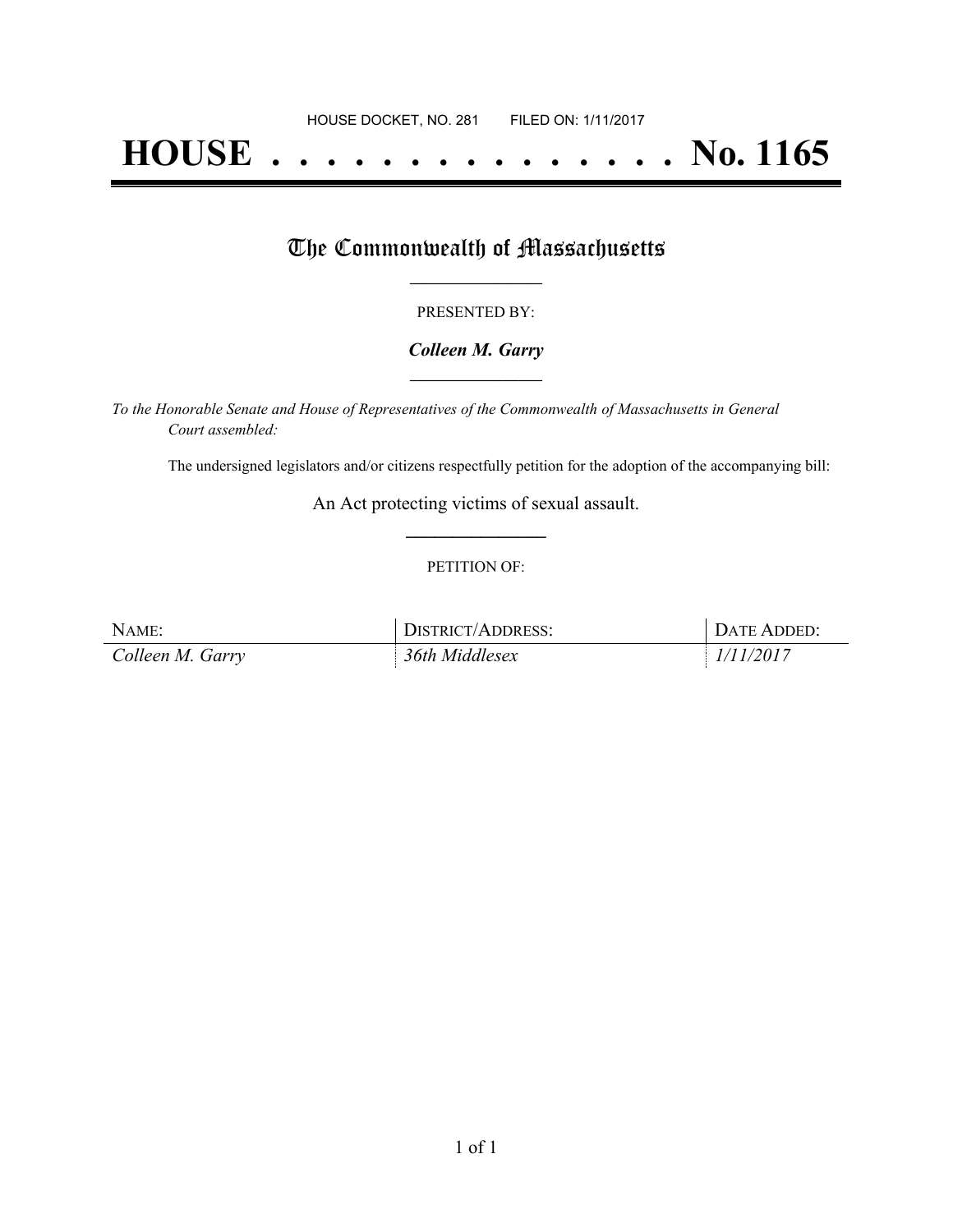## **HOUSE . . . . . . . . . . . . . . . No. 1165**

By Miss Garry of Dracut, a petition (accompanied by bill, House, No. 1165) of Colleen M. Garry relative to testing persons convicted of sexual assault for the HIV virus. Public Health.

#### [SIMILAR MATTER FILED IN PREVIOUS SESSION SEE HOUSE, NO. *1964* OF 2015-2016.]

### The Commonwealth of Massachusetts

**In the One Hundred and Ninetieth General Court (2017-2018) \_\_\_\_\_\_\_\_\_\_\_\_\_\_\_**

**\_\_\_\_\_\_\_\_\_\_\_\_\_\_\_**

An Act protecting victims of sexual assault.

Be it enacted by the Senate and House of Representatives in General Court assembled, and by the authority *of the same, as follows:*

 SECTION 1. Chapter 265 of the General Laws, is hereby amended by inserting after section 24C the following section:— Section 24D. (a) Within 14 days after conviction of any crime listed in section 13B, 13F, 13H, 22, 22A, 23, 24, or 24B of this Chapter, the person convicted shall submit to medical testing to determine the presence of Human Immune Deficiency Virus and the results of said testing shall be made available to the person tested and to the complaining witness of the crimes for which the conviction stands. (b) Said testing shall be conducted under the direction of the Superintendent, Warden or Sheriff of any institution in which the convicted person is held in custody, or under the direction of the Probation Department of the Court in which the conviction occurred, if the person convicted is not held in custody. (c) Notwithstanding any general or special law to the contrary, no person required to be tested under this Section may be eligible for parole, work release, education release, or transfer